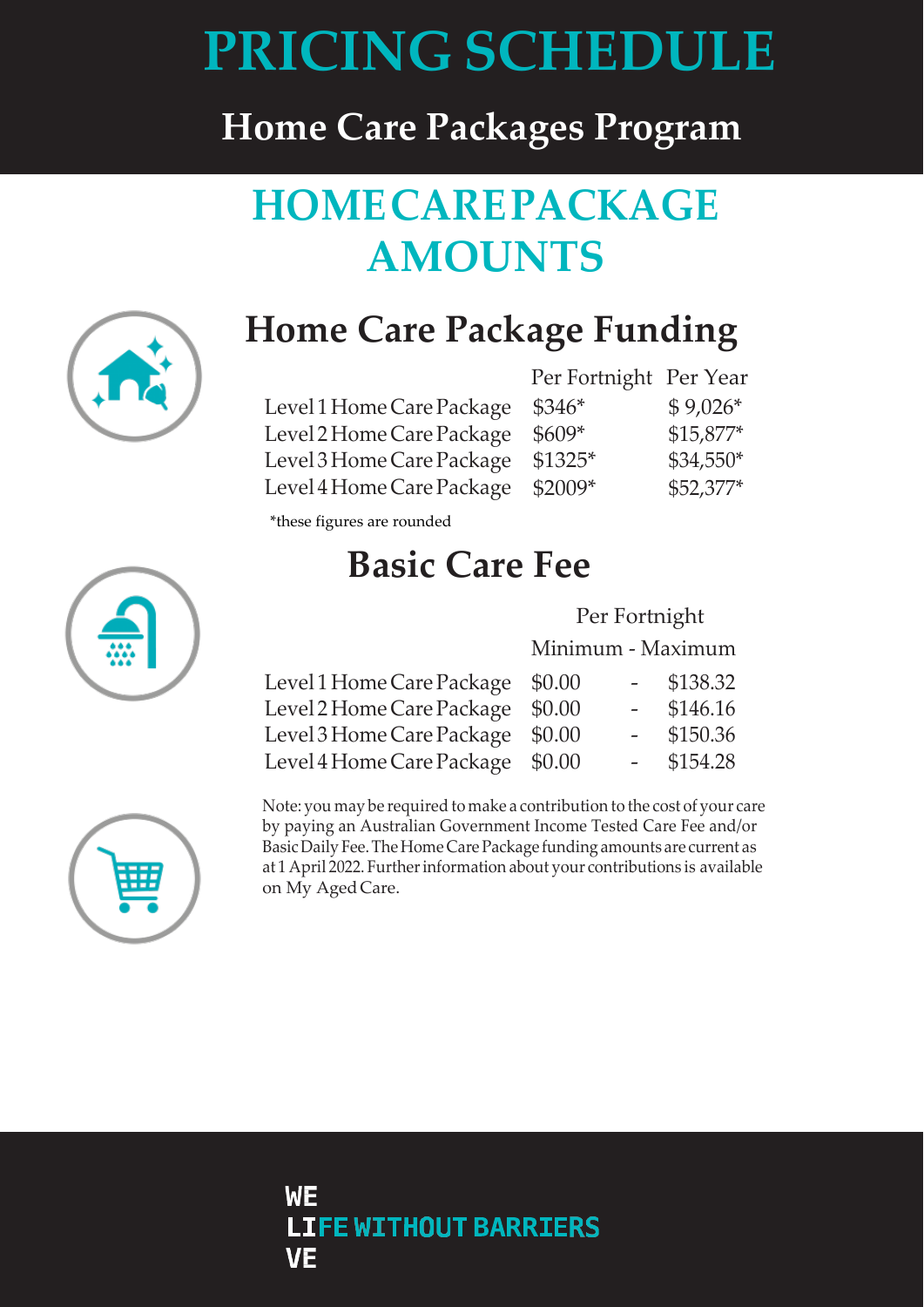# **Care ManagementCost**

AtLifeWithoutBarriers,you'llhaveyourowncase managerthatwillworkwithyoutoarrangetheservices thatyouwantandneedunderyourHomeCarePackage

| Level 1 Home Care Package | \$48.47 per fortnight  |
|---------------------------|------------------------|
| Level 2 Home Care Package | \$85.26 per fortnight  |
| Level 3 Home Care Package | \$185.53 per fortnight |
| Level4 Home Care Package  | \$281.26 per fortnight |

\*Please Note: These figures are indicative and may vary depending on any required supplements and basic daily care fees.

# **Care ManagementHours**

| Level 1 Home Care Package | 45 min per fortnight    |
|---------------------------|-------------------------|
| Level 2 Home Care Package | 1h15min per fortnight   |
| Level 3 Home Care Package | 2.5 hours per fortnight |
| Level4HomeCarePackage     | 4 hours per fortnight   |

\*Additional hours are available for purchase if needed. This can be organised through your case manager.

## **Package Management**

| Level 1 Home Care Package | \$34.62 per fortnight  |
|---------------------------|------------------------|
| Level 2 Home Care Package | \$60.90 per fortnight  |
| Level3HomeCarePackage     | \$132.52 per fortnight |
| Level 4 Home Care Package | \$200.90 per fortnight |

\*Please Note: These figures are indicative and may vary depending on any required supplements and basic daily care fees.

#### **Exit Fee**

Maximum exit fee  $$250.00$ 





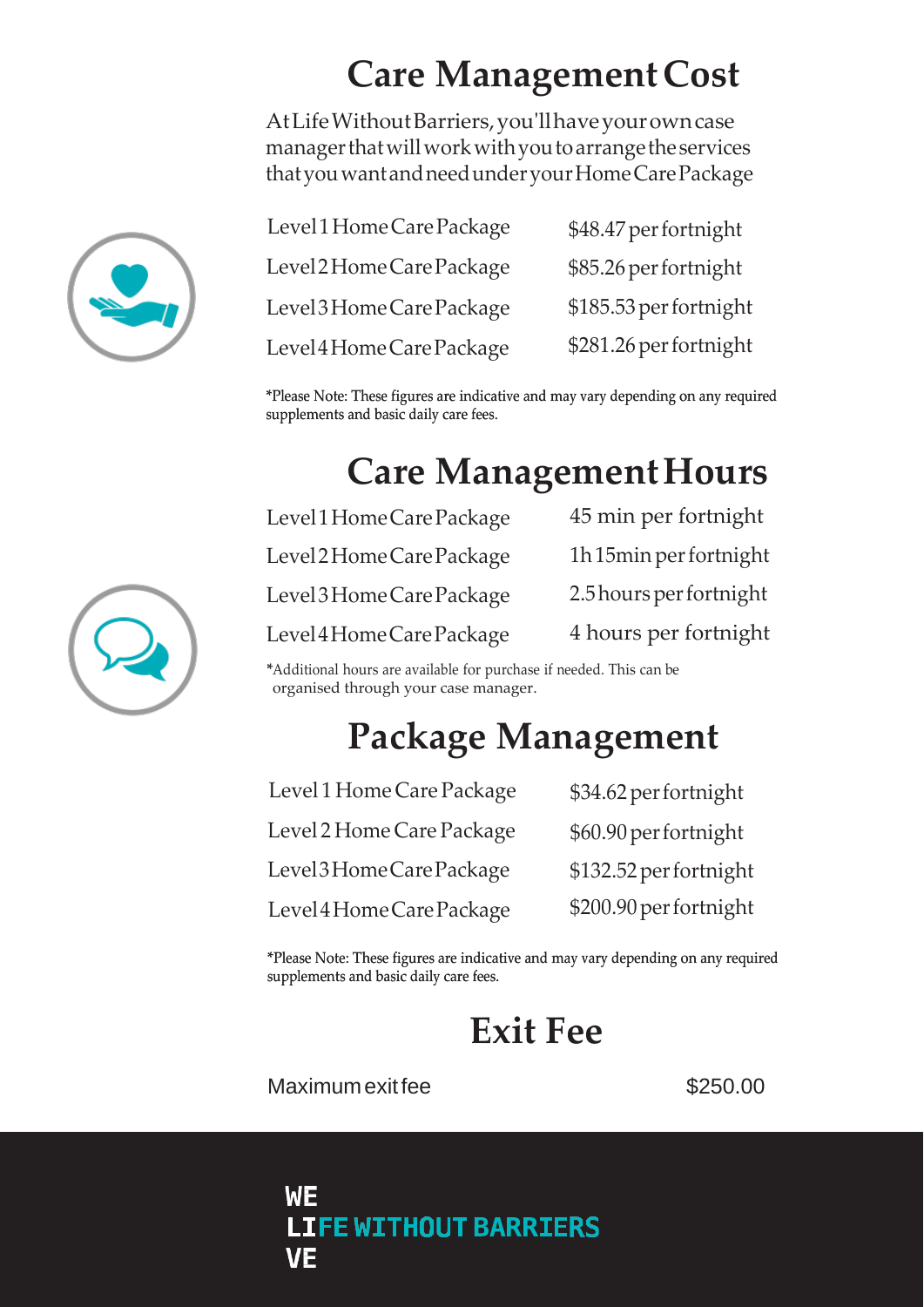# **CARE AND SERVICES**



**Common Services**

Your home care package is tailored to you and your needs. The prices below are for common services available under a Home Care Package.

#### **Personal Care**

| Per Hour |
|----------|
| \$60.40  |
| \$74.75  |
| \$88.92  |
| \$107.99 |
| \$131.79 |
|          |

#### **Cleaning and HouseholdTasks**

|                              | Per Hour |
|------------------------------|----------|
| Monday-Friday (6am-8pm)      | \$60.40  |
| Monday - Friday (8pm - 12pm) | \$74.75  |
| Saturday                     | \$88.92  |
| Sunday                       | \$107.99 |
| Public Holiday               | \$131.79 |
|                              |          |

#### **In Home Respite**

|                              | Per Hour |
|------------------------------|----------|
| Monday-Friday (6am-8pm)      | \$60.40  |
| Monday - Friday (8pm - 12pm) | \$74.75  |
| Saturday                     | \$88.92  |
| Sunday                       | \$107.99 |
| Public Holiday               | \$131.79 |